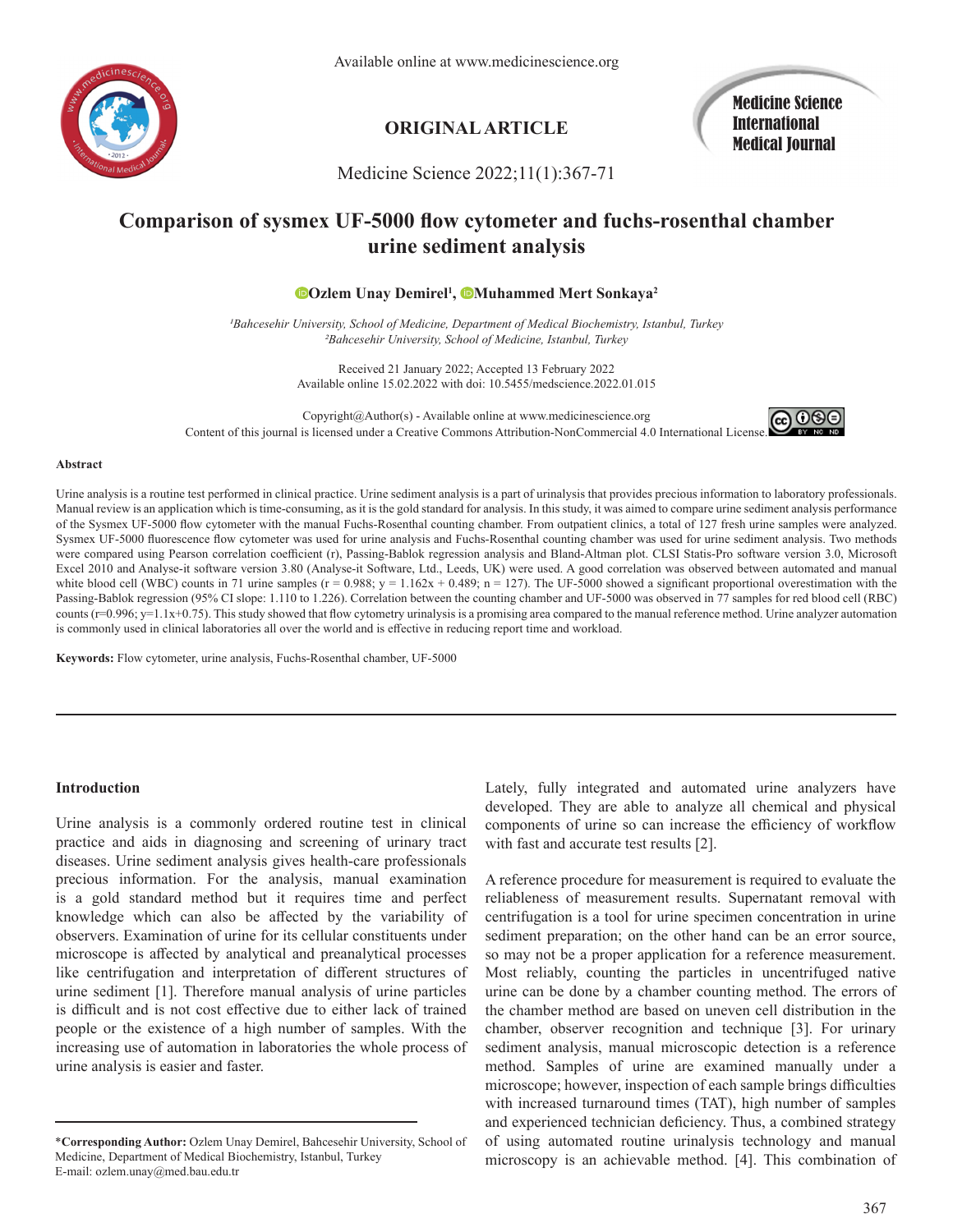microscopic examination and automated routine urinalysis can be applied to abnormal urine samples; so the samples are reinspected and validated by manual microscopy [5].

This study aimed to evaluate the performance of Sysmex UF-5000 flow cytometer in comparison with the Fuchs-Rosenthal chamber in terms of urine sediment analysis of red blood cells (RBC) and white blood cells (WBC).

## **Materials and Methods**

## **Patient selection and collection of urine samples**

First morning samples of urine were collected from the outpatient clinics and sent to the laboratory within two hours after they were taken. This study was held in a tertiary hospital in October 2018. Individuals between 18-65 years of age admitted to the outpatient clinic in the hospital are included in this study. European urinalysis guidelines are used in this study for the collection, transport and analysis of urine samples [6].

Samples were first analyzed under the microscope visually by using Fuchs and Rosenthal counting chamber then they were applied to Sysmex UF-5000 automated urine analyzer.

This is accepted as the reference method for determination of WBC and RBC in uncentrifuged urine samples. Fuchs-Rosenthal counting chamber using a 10X eyepiece set and 40X lens set with 400X total was used with a phase contrast microscope. Uncentrifuged samples examined by two expert pathologists on manual microscopy without knowing the results from the urine analyser. All specimens examined via manual microscopy.

The UF-5000 is an automated urine analyser manufactured by Sysmex (Japan). The technique is based on the technology of fluorescence flow cytometry. Depolarized side scattered light was added in this analyzer to better evaluate red blood cells versus crystals and increase the sensitivity of crystals. Comparison between the Fuchs–Rosenthal chamber and UF-5000 count in terms of WBC and RBC were evaluated using Pearson's correlation coefficient (r), Passing–Bablok regression analysis and Bland–Altman bias plot in 127 urine samples [7,8].

## **Ethical approval of the study**

The study was approved prior to the initiation, by the decision of the Clinical Ethics Committee (03/26/2018, 2018-06/01). Informed consents of the participants were obtained according to the principles of the Helsinki Declaration.

## **Statistical analysis**

Statistical analysis was performed using CLSI Statis-Pro software version 3.0, Microsoft Excel 2010 and Analyse-it software version 3.80 (Analyse-it Software, Ltd., Leeds, UK).

## **Results**

Comparison between the Fuchs–Rosenthal chamber and UF-5000 count was evaluated using Pearson's correlation coefficient (r), Passing–Bablok regression analysis, and Bland–Altman bias plot in 127 urine samples.

The intercept and slope of Passing–Bablok regression with 95% CI (confidence interval) were calculated for if statistical significance is proportional.

WBC counts changed from 0 to  $427.9 \times 106$  /L; RBC counts from 0 to 258×106 /L in the counting chamber. A good agreement was observed between automated and manual WBC counts in 71 urine samples ( $r = 0.988$ ;  $y = 1.162x + 0.489$ ;  $n = 127$ ) (Figure 1). The mean bias was 8.51×106 /L (95% CI: −29.46 to 46.48) (Table 1). 71 of the 127 urine samples (60.6%) gave results of manual WBC count  $\leq$  20  $\times$  106 /L. However, the UF-5000 showed proportional overestimation which is significant with Passing–Bablok regression (95% CI slope: 1.110 to 1.226). Bland–Altman plot showed a statistically significant bias of 8.51  $\times$  106 /L (95% CI: 5.108 to  $11.912 \times 106$  /L) (Figure 2). Correlation between UF-5000 and the Fuchs–Rosenthal chamber WBC counts demonstrated in Figure 3.

For 77 samples, a good agreement between UF-5000 and the Fuchs Rosenthal counting chamber for RBC was observed  $(r = 0.966; y)$  $= 1.1x + 0.75$ ) (Figure 4). RBC counts with UF-5000 were slightly higher than the counting chamber. The mean bias was  $4.47 \times 106$ / L (95% CI: −19.39 to 28.32) (Table 1) (Figure 5). Correlation between Fuchs–Rosenthal chamber and UF-5000 RBC counts demonstrated in Figure 6.

#### **Table 1.** The comparison of WBC and RBC counts obtained with UF-5000 and the reference counting chamber

|            |                                      |       | <b>Passing-Bablok regression</b> |                               | <b>Bland-Altman difference plot</b> |                                                      |
|------------|--------------------------------------|-------|----------------------------------|-------------------------------|-------------------------------------|------------------------------------------------------|
|            |                                      | value | Slope $(95\% \text{ CI})$        | Intercept $(95\% \text{ CI})$ | <b>Mean Bias</b>                    | 95% Limits of agreement<br>(mean bias $\pm 1.96$ SD) |
| <b>WBC</b> | All Sample $(n=127)$                 | 0.988 | $1.162(1.110 \text{ to } 1.226)$ | $0.4890 (-0.1069$ to 1.0000)  | 8.51 (5.108 to 11.912)              | $-29.46$ to $46.48'$                                 |
|            | WBC <20 x 10 <sup>6</sup> /L (n= 71) |       |                                  |                               | $1.08(0.564 \text{ to } 1.602)$     | $-3.21$ to $5.38'$                                   |
| <b>RBC</b> | All Sample $(n=126)$                 | 0.966 | 1.1 $(1.038 \text{ to } 1.180)$  | $0.75$ ( $-0.1$ to 1.25)      | 4.47 $(2.321 \text{ to } 6.614)$    | $-19.39$ to 28.32'                                   |
|            | RBC <20 x 10 <sup>6</sup> /L (n=77)  |       |                                  |                               | $0.89(0.019 \text{ to } 1.758)$     | $-6.62$ to $8.40'$                                   |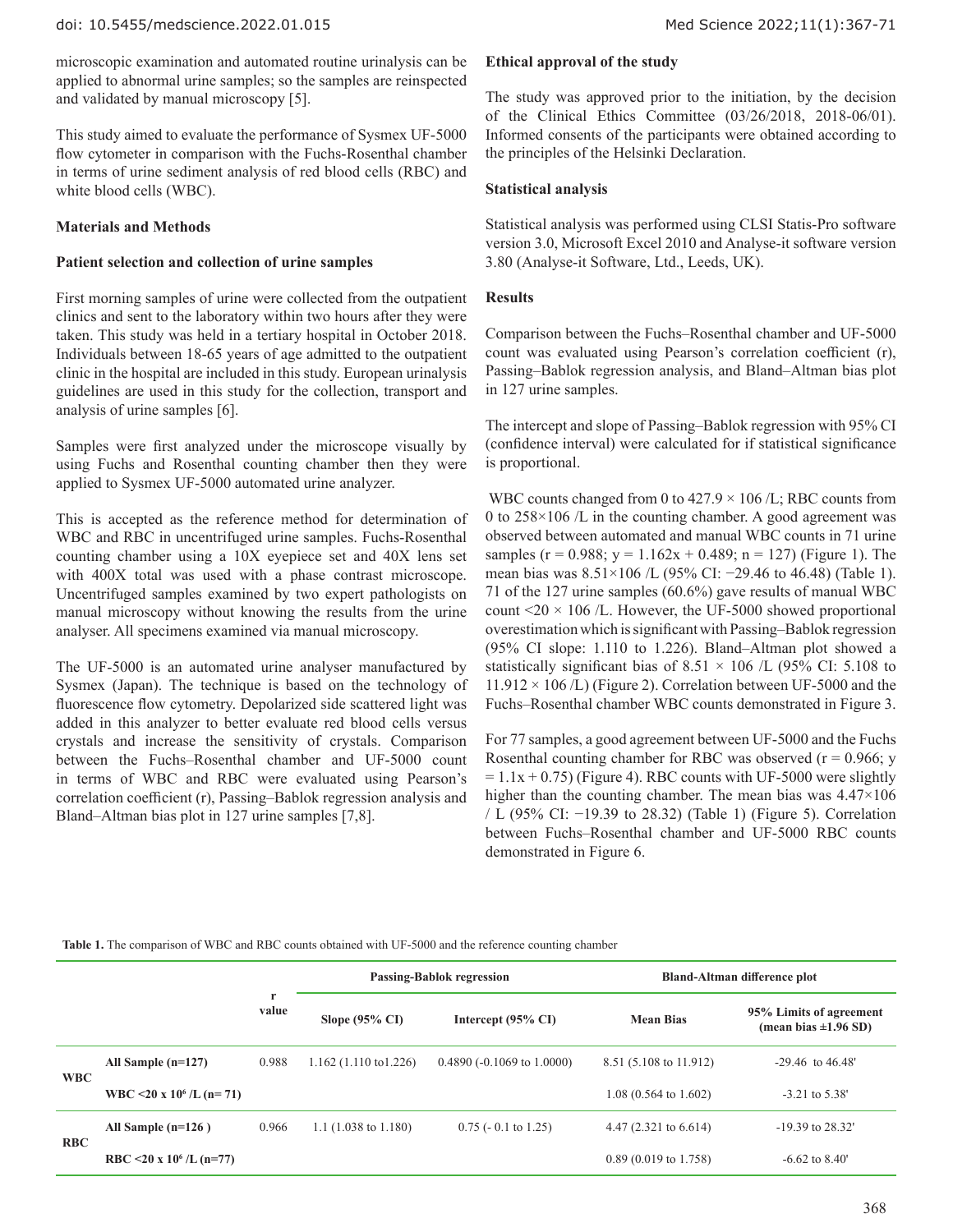

**Figure 1.** Agreement between automated and manual WBC counts in 71 urine samples in Passing-Bablok regression



**Figure 2.** Agreement between automated and manual WBC counts in 71 urine samples in Bland Altman Plot



**Figure 3.** Correlation between automated and manual WBC counts in 71 urine samples

#### **Discussion**

Urinalysis is a commonly ordered test by physicians however there is no reference method for urine sediment examination [9]. RBC and WBC are frequently examined in a clinical sense Our results show a good correlation between flow cytometry and Fuchs-Rosenthal chamber. They are consistent with findings of

doi: 10.5455/medscience.2022.01.015 Med Science 2022;11(1):367-71



**Figure 4.** Agreement between automated and manual RBC counts in 77 urine samples in Passing-Bablok regression



**Figure 5.** Agreement between automated and manual RBC counts in 77 urine samples in Bland Altman Plot



**Figure 6.** Correlation between automated and manual RBC counts in 77 urine samples

## other studies [10,11].

In this study, urine samples were first analyzed by Fuchs Rosenthal chamber for microscopic review which was followed by the use of the UF-5000 automated urine analyzer. Passing Bablok regression and Bland Altman plot for statistical and graphical analysis, which are commonly performed in method comparison studies,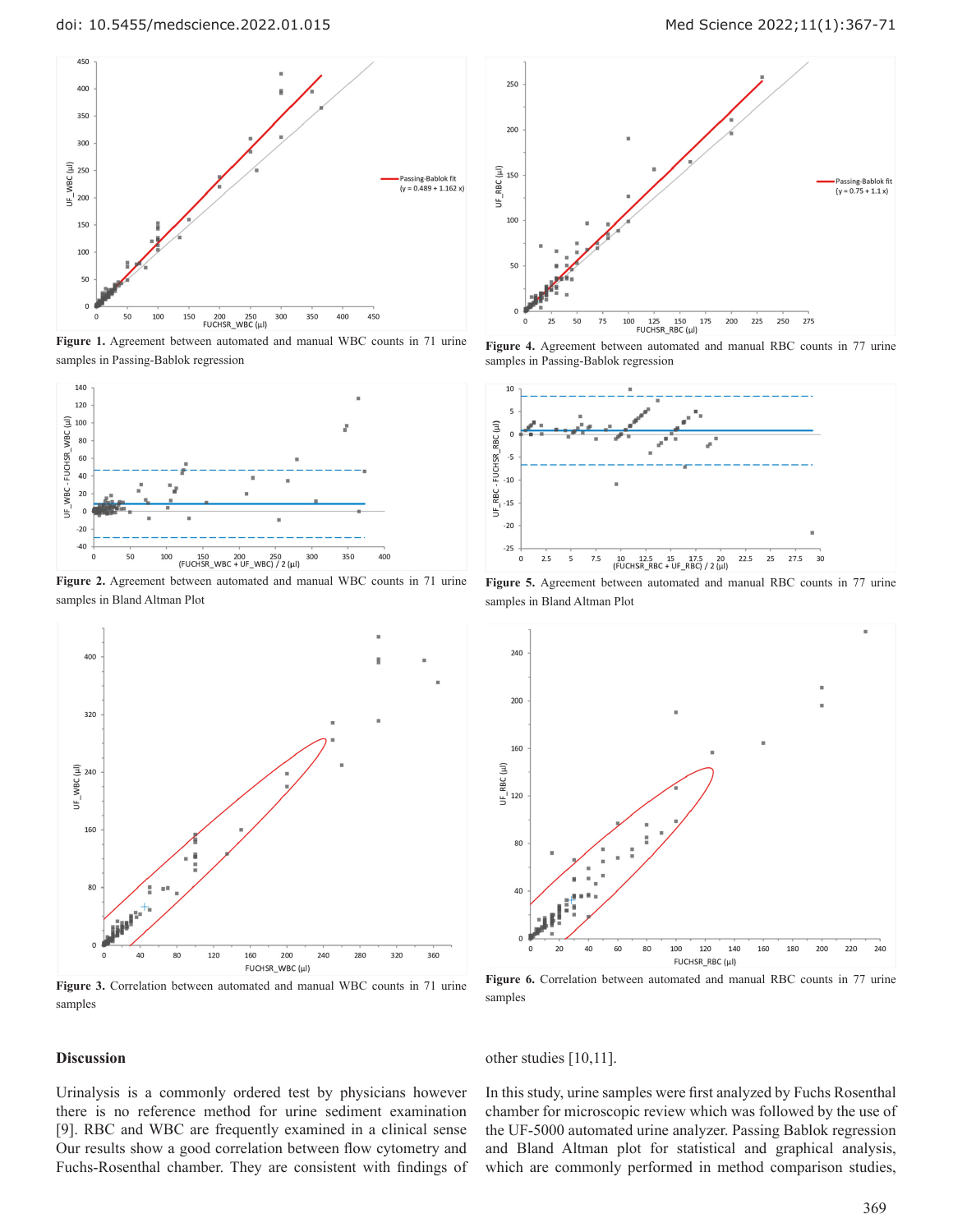were used. Since components of urine are various and there are limitations of performance in the instrument itself, errors can be seen during the determination of components.

The UF-5000 urine analyzer evaluates morphology of RBC toward size of RBC. This automated urine flow cytometer can easily name the elements of the urine sediment.

UF-5000 enables standardization and has advantages of determining absolute cell numbers per field [12]. Flow cytometry method is used widely by many laboratories. Their performance varies from analyzer to analyzer, most of the time they have successful validation analysis.

Errors also can be seen with the use of Fuchs-Rosenthal chamber due to different techniques, different distribution of the cells in the chamber or recognition of observer; so evaluation of the urine sediment by well trained technicians enables more accurate interpretations in terms of dysmorphic erythrocytes, cylinders or casts [3,13].

As the performance of Sysmex UF-5000 Flow Cytometer in comparison with Fuchs-Rosenthal Chamber method was evaluated, previous researches also appreciated the same and other versions of flow cytometers.

In use and the interpretation of results of Symex UF-5000 Flow Cytometer; Previtali et al. indicated the greatest interest of the analyzer for detecting urine particles which are related to kidney and urinary tract pathologies [14]. Rosa et al. showed the Symex UF-5000 Flow Cytometer's high diagnostic performance among screening of urinary tract infections, detecting gram negative bacterias and urine culture results [15]. Ippoliti et al. suggested that the use of flow cytometers for urine analysis in clinical laboratories can support health care professionals in terms of diagnosis and prevent unnecessary antibiotic use with presence of false-positive results [16]. In use of Sysmex UF-5000 Flow Cytometer for other samples than urine, Seghezzi et al. indicated cerebrospinal fluid analysis showed accurate counts with use of microscopic review in samples with abnormal counts [17].

Performance of other versions of flow cytometers were evaluated in previous research. Shayanfar et al. demonstrate the efficacy of Iris IQ200 microscopy system and Sysmex UF-100 Flow cytometer; in terms of comparison Sysmex UF-100 Flow cytometer showed higher sensitivity than Iris IQ200 microscopy system however with false-positive results in the examination of leukocytes [18]. Wesarachkitti et al. revealed the similar performance of automated urinalysis analyzers Cobas 6500 and UX-2000in urinalysis with advantages toward reduced workload and increased time saving, also suggested use of manual examination in pathological specimens [19]. Lee et al. suggested that while Automated Cobas u 701 Urine Microscopy and UF-1000i have satisfactory results in examination of WBC, RBC and epithelial cells, for other particles in urine sediment still requires visual microscopy [20].

## **Limitations of this study**

There are some limitations in this study. First of all, there were a low number of samples. Validation studies like linearity, accuracy, carry-over and precision are not performed. Determination of red blood cell morphology by means of isomorphic and dysmorphic

were not performed. Other components of the urine such as crystals, cylinders were not evaluated.

## **Conclusion**

In conclusion, this study demonstrated that urine analysis with use of flow cytometers and automation in clinical laboratories worldwide can help health-care professionals in practice, it is likely that new analyzers will take more place than the manual visual microscopy in the future. This replacement will reduce the workload as well as TAT and workforce needed in laboratories, also reduce the number of specimens for microscopic evaluation. However examination via microscopy will be applied in some urine specimens to evaluate urine sediment in terms of some elements like casts and crystals.

#### **Conflict of interests**

*The authors declare that they have no competing interests.*

#### **Financial Disclosure**

*All authors declare no financial support.*

#### **Ethical approval**

*The study was approved prior to the initiation, by the decision of the Clinical Ethics Committee (03/26/2018, 2018-06/01).*

## **References**

- 1. Winkel P, Statland BE, Jørgensen K. Urine Microscopy, an III-Defined Method, Examined by a Multifactorial Technique. Clin Chem. 1974;20:436– 9.
- 2. Khejonnit V, Pratumvinit B, Reesukumal K, et al. Optimal criteria for microscopic review of urinalysis following use of automated urine analyzer. Clinica Chimica Acta. 2015;439:1–4.
- 3. Kouri T, Gyory A, Rowan RM, ISLH Urinalysis Task Force. ISLH recommended reference procedure for the enumeration of particles in urine. Lab Hematol. 2003;9:58–63.
- 4. Chien T-I, Kao J-T, Liu H-L, et al. Urine sediment examination: A comparison of automated urinalysis systems and manual microscopy. Clinica Chimica Acta. 2007;384:28–34.
- 5. Du J, Xu J, Wang F, et al. Establishment and development of the personalized criteria for microscopic review following multiple automated routine urinalysis systems. Clinica Chimica Acta. 2015;444:221–8.
- 6. European Confederation of Laboratory Medicine. European urinalysis guidelines. Scand J Clin Lab Invest Suppl. 2000;231:1–86.
- 7. Bland JM, Altman DG. Statistical methods for assessing agreement between two methods of clinical measurement. Lancet. 1986 8;1:307–10.
- 8. Bablok W, Passing H. Application of statistical procedures in analytical instrument testing. J Automat Chem. 1985;7:74–9.
- 9. Owens CL, VandenBussche CJ, Burroughs FH, et al. A review of reporting systems and terminology for urine cytology: Urine Cytology Reporting and Terminology. Cancer Cytopathol. 2013;121:9–14.
- 10. Fenili D, Pirovano B. The Automation of Sediment Urinalysis Using a New Urine Flow Cytometer (UF-100TM). Clinical Chemistry and Laboratory Medicine [Internet]. 1998 Jan 5 [cited 2022 Jan 21];36(12). Available from: https://www.degruyter.com/document/doi/10.1515/CCLM.1998.158/html
- 11. Langlois MR, Delanghe JR, Steyaert SR, et al. Automated flow cytometry compared with an automated dipstick reader for urinalysis. Clin Chem. 1999;45:118–22.
- 12. Hannemann-Pohl K, Kampf SC. Automation of Urine Sediment Examination: a Comparison of the Sysmex UF-100 Automated Flow Cytometer with Routine Manual Diagnosis (Microscopy, Test Strips, and Bacterial Culture). Clinical Chemistry and Laboratory Medicine [Internet]. 1999 Jan 1 [cited 2022 Jan 21];37(7). Available from: https://www. degruyter.com/document/doi/10.1515/CCLM.1999.116/html
- 13. Ince FD, Ellidag HY, Koseoglu M, et al. The comparison of automated urine